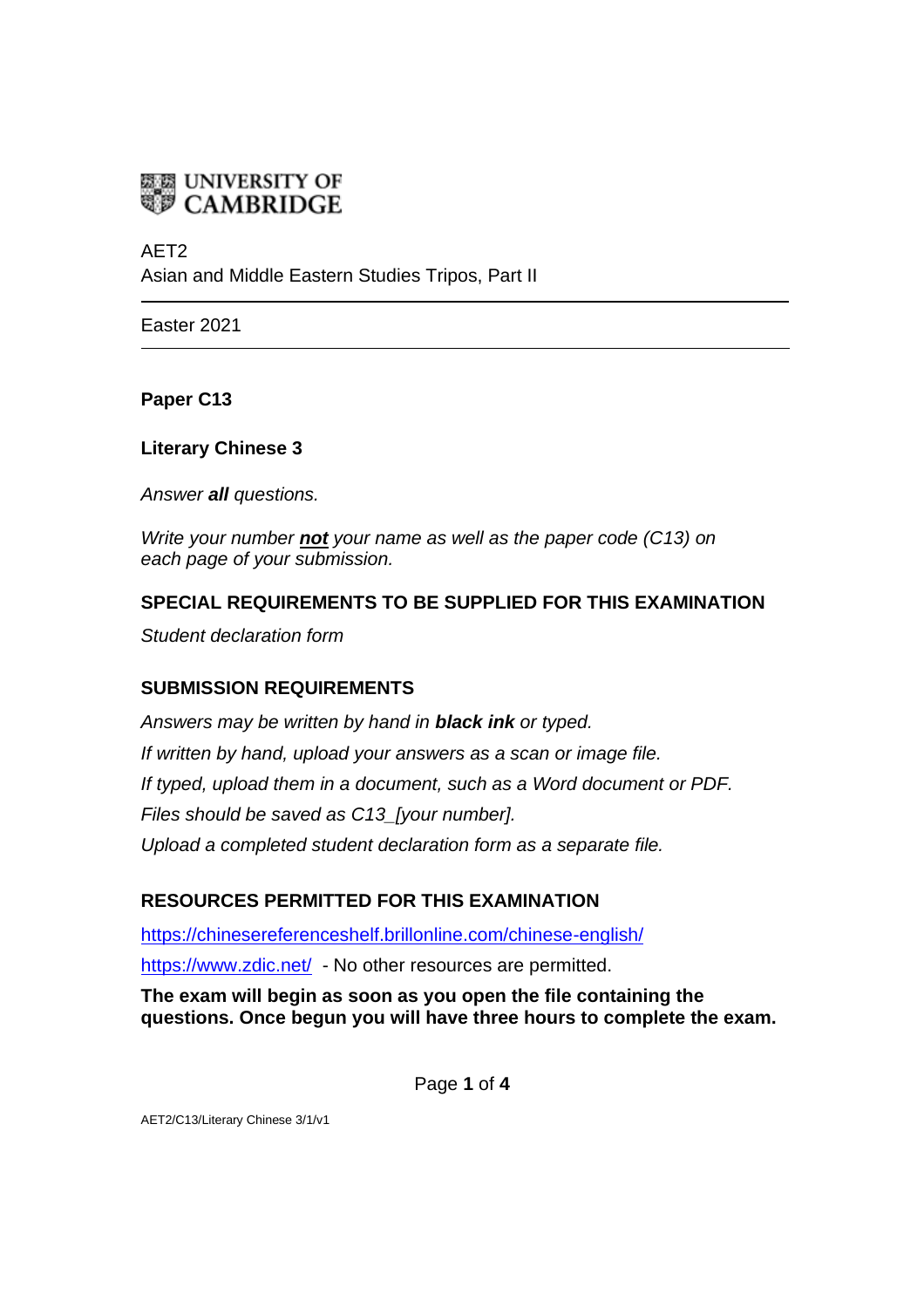### 1. **SEEN**. Translate into **English**. **(30 marks)**

 釋曇無竭,此云法勇。姓李,幽州 黃龍人也。幼為沙彌,便修苦行,持戒 誦經,為師僧所重。嘗聞法顯等躬踐佛國,乃慨然有忘身之誓。遂以宋 永初元 年,招集同志沙門僧猛﹑曇朗之徒二十五人,共齎幡蓋,供養之具,發跡北土 ,遠適西方。初至河南國,仍出海西郡,進入流沙,到高昌郡,經歷龜茲﹑沙 勒諸國,登葱嶺度雪山。障氣千重,層冰萬里,下有大江,流急若箭。於東西 兩山之脇,繫索為橋,十人一過,到彼岸已,舉煙為幟,後人見煙,知前已度 ,方得更進。若久不見煙,則知暴風吹索人墮江中。行經三日,復過大雪山, 懸崖壁立, 無安足處, 石壁皆有故杙孔, 處處相對。人各執四杙, 先拔下杙, 手攀上杙,展轉相攀。經日方過,及到平地,相待料檢。同侶失十二人。

[……] 復西行至辛頭那提河, 漢言師子口。緣河西入月氏國, 禮拜佛肉髻 骨,及覩自沸木舫。後至檀特山南石留寺,住僧三百餘人,雜三乘學。無竭停 此寺受大戒,天竺禪師佛馱多羅,此云覺救,彼土咸云:已證果。無竭請為和 上,漢沙門志定為阿闍梨。停夏坐三月日,復行向中天竺。界路既空曠,唯齎 石蜜為糧。同侶尚有十三人,八人於路並化,餘五人同行。無竭雖屢經危棘, 而繫念所齎觀世音經,未嘗暫廢。將至舍衛國,野中逢山象一群。無竭稱名歸 命,即有師子從林中出,象驚惶奔走。後渡恒河,復值野牛一群,鳴吼而來, 將欲害人。無竭歸命如初,尋有大鷲飛來,野牛驚散,遂得免之。[……]

Shi Huijiao 釋慧皎, *Gaoseng zhuan* 高僧傳, Beijing: Zhonghua shuju, pp. 93- 94.

#### 2. **UNSEEN**. Translate into **English**. **(35 marks)**

 伯奇者,周丞相伊尹吉甫之子也。為人慈孝。而後母生一男,仍憎嫉伯奇 。乃取毒蛇納瓶中,呼伯奇將殺小兒戲。少兒畏蛇,便大驚叫。母語吉甫曰: 「伯奇常欲殺我小兒。君若不信,試往其所看之。」果見之,伯奇在瓶蛇焉。 又讒言:「伯奇乃欲非法於我。」父云:「吾子爲人慈孝,豈有如此事乎?」 母曰:「君若不信,令伯奇向後遠取菜,君可密窺之。」母先賫蜂置衣袖中。 母至伯奇邊白:「蜂螫我。」即倒地,令伯奇為除。奇即低頭捨之。母即還白 吉甫:「君伺見否?」父因信之,乃呼伯奇曰:「為汝父,上不慚天,娶後母

### Page **2** of **4**

AET2/C13/Literary Chinese 3/2/v1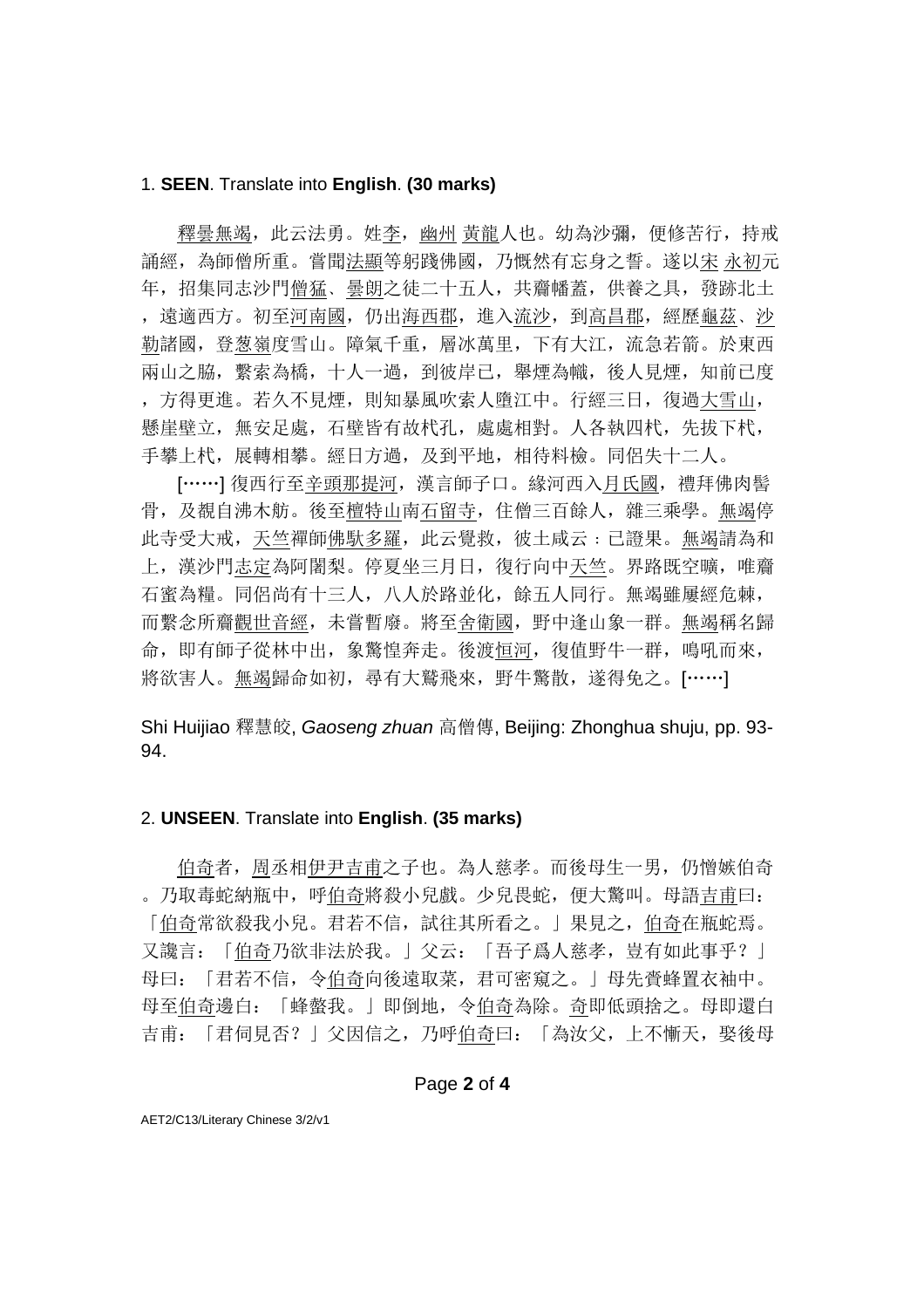如此 ?」伯奇聞之,嘿然無氣,因欲自殞。有人勸之,乃奔他國。父後審定, 知母奸詐,即以素車白馬追伯奇。至津所向津吏曰:「向見童子赤白美兒,至 津所不?」吏曰: 「童子向者而度至河中, 仰天嘆曰:

飄風起兮吹素衣,遭世亂兮無所歸, 心鬱結兮屈不伸,為蜂厄即滅我身!

歌訖,乃投水而死。」父聞之,遂悲泣曰:「吾子枉哉!」即於河上祭之。有 飛鳥來,父曰:「若是我子伯奇者,當入吾懷。」鳥即飛上其手,入懷中,從 袖出。父之曰:「是伯奇者,當上吾車,隨吾還也。」鳥即上車,隨還到家。 母便出迎,曰:「向見君車上有惡鳥,何不射殺之?」父即張弓取矢,便射其 後母,中腹而死。父罵曰:「誰殺我子乎?」鳥即飛上後母頭,啄其目;其生 兒還食母。

Yōgaku no Kai 幼学の会, *Kōshiden chūkai* 孝子傳注解, Tokyo: Kyuko shoin, 2003, pp. 189-191.

## **3. Reading comprehension**. Answer the two questions in **English**; you do not have to translate the text. **(35 marks)**

友娣者, 郃陽邑任延壽之妻也。字季兒, 有三子。季兒兄季宗與延壽 爭葬父事,延壽與其友田建陰殺季宗。建獨坐死,延壽會赦,乃以告季兒 ,季兒曰:「嘻!獨今乃語我乎!」遂振衣欲去,問曰:「所與共殺吾兄 者為誰?」延壽曰:「田建。田建已死,獨我當坐之,汝殺我而已。」季 兒曰:「殺夫不義,事兄之讎亦不義。」延壽曰:「吾不敢留汝,願以車 馬及家中財物盡以送汝,聽汝所之。」季兒曰:「吾當安之?兄死而讎不 報,與子同枕席而使殺吾兄, 內不能和夫家, 又縱兄之仇, 何面目以生而 戴天履地乎!」延壽慚而去,不敢見季兒。季兒乃告其大女曰:「汝父殺 吾兄,義不可以留,又終不復嫁矣。吾去汝而死,善視汝兩弟。」遂以繈 自經而死。馮翊王讓聞之,大其義,令縣復其三子而表其墓。君子謂友娣 善復兄仇。[《詩》](https://ctext.org/book-of-poetry)曰:[「不僭不賊,鮮不為則。」](https://ctext.org/book-of-poetry/yi?searchu=%E4%B8%8D%E5%83%AD%E4%B8%8D%E8%B3%8A%EF%BC%8C%E9%AE%AE%E4%B8%8D%E7%82%BA%E5%89%87%E3%80%82&searchmode=showall#result)季兒可以為則矣。

#### Page **3** of **4**

AET2/C13/Literary Chinese 3/3/v1